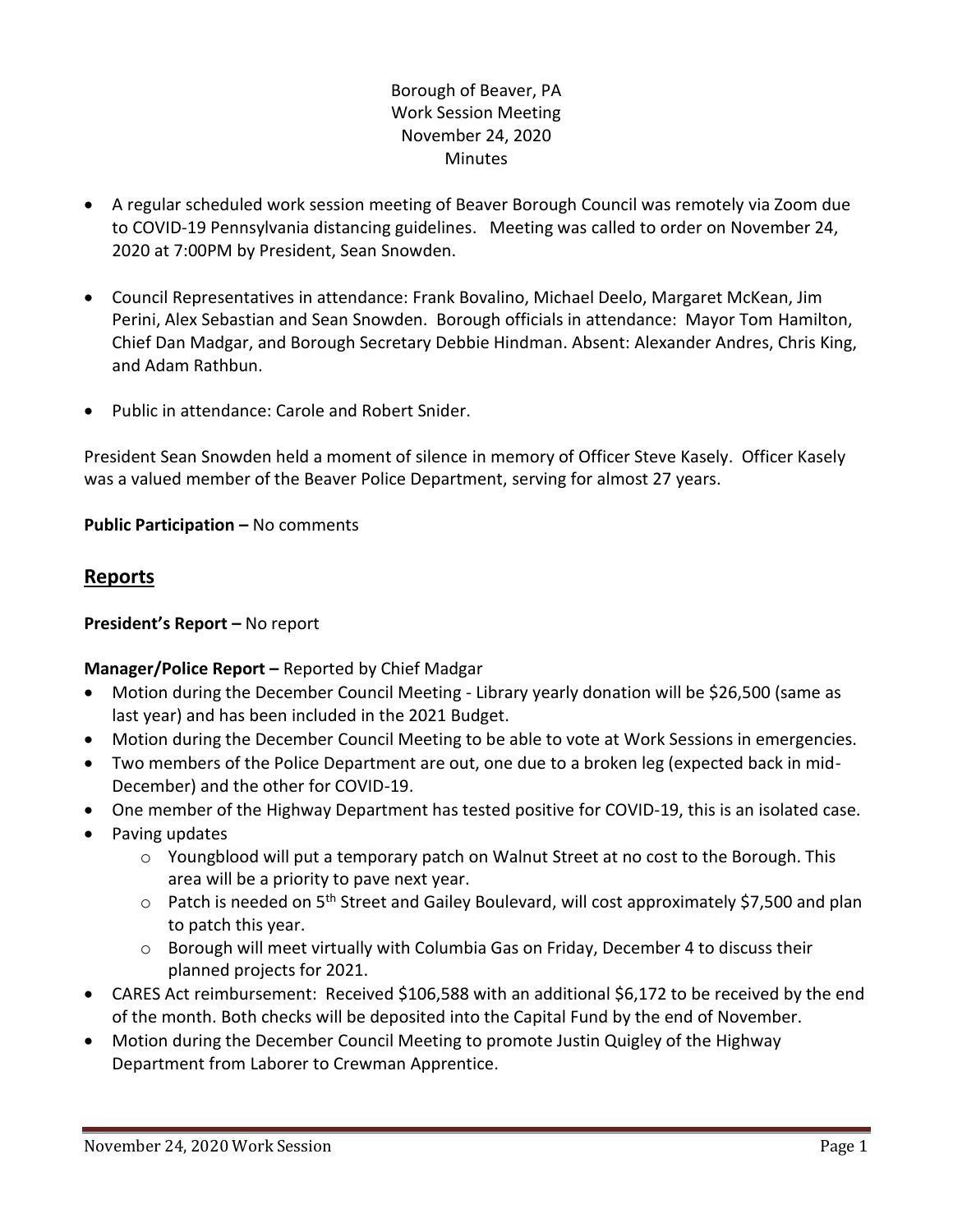- Received notice we were awarded a 902 Recycling Grant on Monday, November 23 for a total of \$101,250. This includes a new leaf machine and recycling bins. Borough match money will be 10% and agreement should be received sometime this month.
- A new street sweeper will be needed within the next five years. This is not covered under the recycling grant; Borough will need to budget to pay 100%.
- 471 Corporation Street has been rented as of December 1, 2020 at \$1,300/month.
- Environmental Planning & Design (EDP) requesting feedback from Council regarding the presentation for the public.
	- o Mr. Snowden and Mr. Bovalino suggested to present all three designs and all three costs to the public.
	- o Ms. McKean asked that an overlay be shown on new drawings of current pool to easily visualize size.

### **Mayor Hamilton** –

• Spoke with engineer from Columbia Gas, another big project is expected in 2021.

#### **Fire Department –** Reported by Mr. Perini

• Fire Department will be providing s'mores at the Clock tower on Small Business Saturday.

#### **Emergency Management Coordinator - No report**

#### **Engineer –**

• Borough will have virtual meeting with Columbia Gas on December 4, 2020 to discuss 2021 projects.

# **Council Committee Reports**

#### **Public Safety/Code Enforcement –** No report

#### **Finance –**

- Discussed 2021 Fee Schedule Draft.
	- o Mr. Deelo asked if asphalt would be considered under the Concrete Permit and if residents who decided to pave an alley will need to apply for permit.
	- $\circ$  Fee item was added by Borough Engineer, Ms. Hindman will confirm to see if asphalt is included and what guidelines can be set so Borough Engineer is involved in any alleyway paving.
- Borough Manager spending limit amount will be voted on at the December Council Meeting.

#### **Highway –** Reported by Mr. Bovalino

• Complimented Youngblood Paving for their work in town.

#### **General Government –** Reported by Mr. Deelo

• Municipal Authority board will be sending two recommendations to Council: